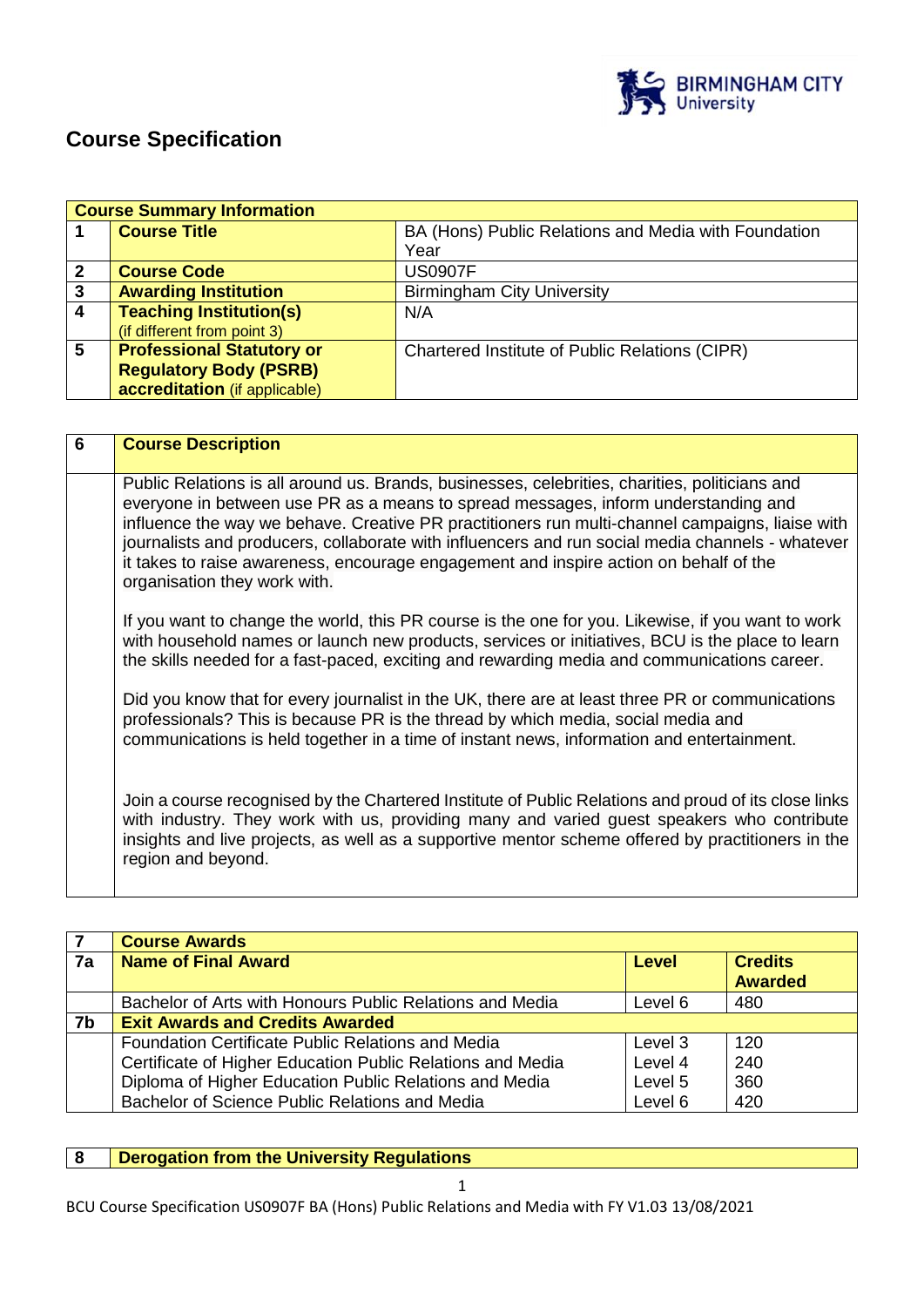

N/A

| 9                       | <b>Delivery Patterns</b> |                             |                          |         |
|-------------------------|--------------------------|-----------------------------|--------------------------|---------|
| <b>Mode(s) of Study</b> |                          | <b>Location(s) of Study</b> | <b>Duration of Study</b> | Code(s) |
| <b>Full Time</b>        |                          | <b>City Centre</b>          | 4 vears                  | US0907F |

| 10                      | <b>Entry Requirements</b>                                                                                                                                                                                                  |
|-------------------------|----------------------------------------------------------------------------------------------------------------------------------------------------------------------------------------------------------------------------|
|                         | The admission requirements for this course are stated on the course page of the BCU website at<br>https://www.bcu.ac.uk/, or may be found by searching for the course entry profile located on the<br><b>UCAS</b> website. |
|                         |                                                                                                                                                                                                                            |
| 11                      | <b>Course Learning Outcomes</b>                                                                                                                                                                                            |
|                         | Knowledge & Understanding                                                                                                                                                                                                  |
| $\mathbf 1$             | Describe and compare particular media forms and genres, and the way in which they organise<br>understandings, meanings and affects                                                                                         |
| $\mathbf{2}$            | A range of research approaches - an understanding of research methods, and how to apply<br>them creatively                                                                                                                 |
| $\overline{3}$          | Discuss the impact of the cultural, economic, political and regulatory contexts of the creative<br>industries                                                                                                              |
| 4                       | Evaluate creative processes and practice through engagement in more than one production<br>practice                                                                                                                        |
|                         | <b>Cognitive &amp; Intellectual Skills</b>                                                                                                                                                                                 |
| $\overline{1}$          | Independent Learning - becoming a self-motivated, and resourceful individual capable of<br>developing a personal programme of study                                                                                        |
| $\boldsymbol{2}$        | Analytical skills - learning to analyse texts and data in order to draw sensible insights                                                                                                                                  |
| $\overline{\mathbf{3}}$ | Critical reflection - considering and evaluating your own work in a reflexive manner, with<br>reference to academic and/or professional issues, debates and conventions                                                    |
| $\overline{\mathbf{4}}$ | Research skills - learn to formulate research questions and employ appropriate methods and<br>resources to explore them, drawing on a range of sources, and conceptual frameworks                                          |
|                         | <b>Practical &amp; Professional Skills</b>                                                                                                                                                                                 |
| $\mathbf 1$             | Technical skills - develop competency with appropriate equipment, software or other resources                                                                                                                              |
| $\overline{2}$          | An understanding of professional context - develop as a thinking creative worker, aware of the<br>commissioning and funding structures and of how to operate within in a cultural industries<br>workplace                  |
| $\overline{3}$          | Creative skills – develop as a creative thinker and practitioner, capable of experimenting and<br>taking risks, and shaping concepts based on secure research strategies                                                   |
| 4                       | The ability to produce work which demonstrates an understanding of media forms, structures,<br>audiences and specific communication registers                                                                              |
|                         | <b>Key Transferable Skills</b>                                                                                                                                                                                             |
| $\mathbf{1}$            | The ability to work productively and creatively in a group or team, as well as individually,<br>showing abilities at different times to listen, contribute and lead, as well as act effectively by<br>oneself              |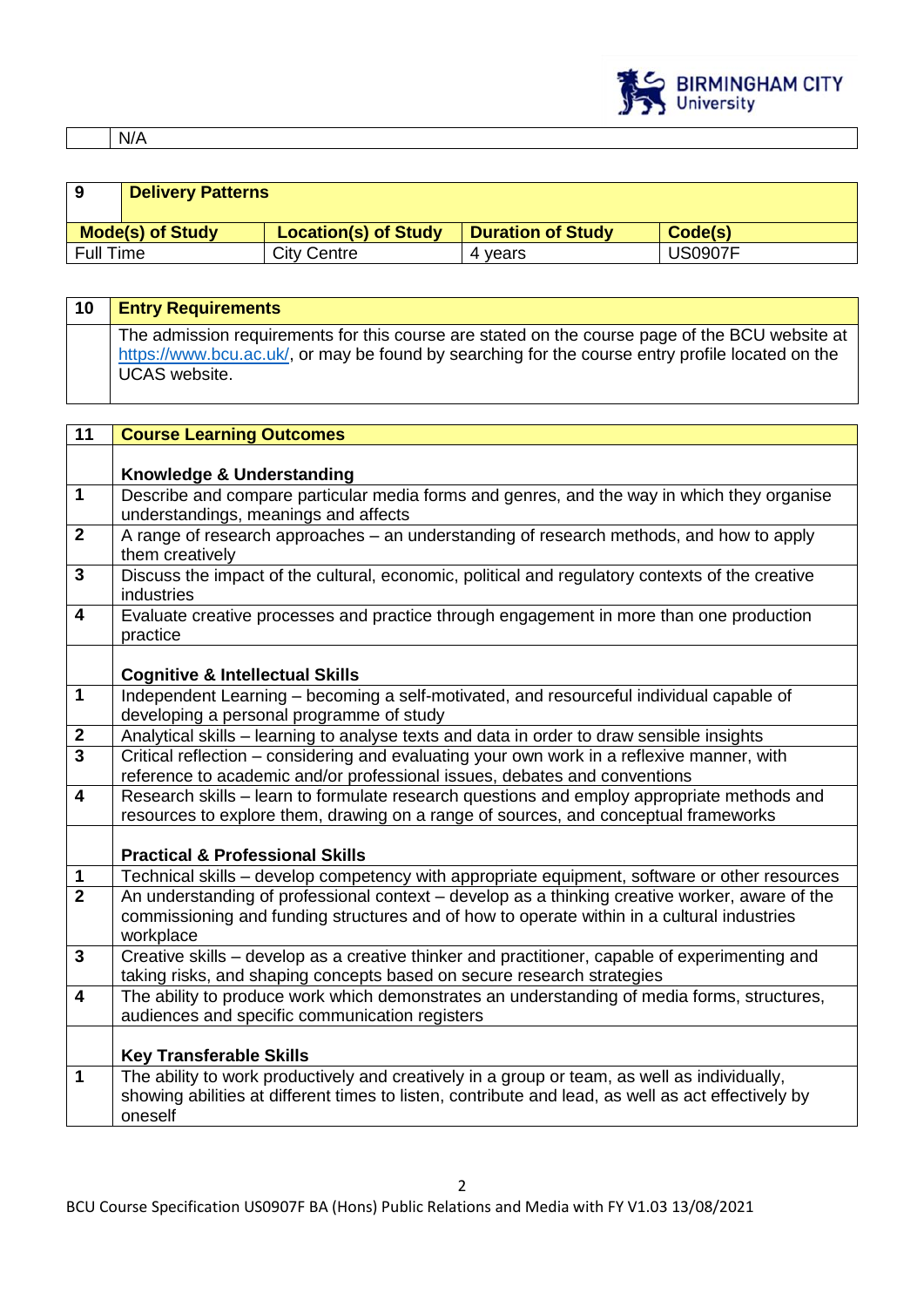

| $\overline{\mathbf{2}}$ | The skill to deliver work to a given length, format, brief and deadline, properly referencing<br>sources and ideas and making use, as appropriate of a problem-solving, and entrepreneurial<br>approach |
|-------------------------|---------------------------------------------------------------------------------------------------------------------------------------------------------------------------------------------------------|
| . 3                     | The ability to communicate effectively in interpersonal settings, in writing and in a variety of<br>media                                                                                               |
| $\boldsymbol{\Lambda}$  | The ability to gather, organise and deploy ideas and information in order to formulate arguments<br>cogently, and express them effectively                                                              |

| Level 3:<br>In order to complete this course a student must successfully complete all the following<br><b>CORE modules (totalling 120 credits):</b><br><b>Module Code</b><br><b>Module Name</b><br><b>MED3000</b><br><b>Cross Media Production 1</b><br>20 | <b>Credit Value</b> |
|------------------------------------------------------------------------------------------------------------------------------------------------------------------------------------------------------------------------------------------------------------|---------------------|
|                                                                                                                                                                                                                                                            |                     |
|                                                                                                                                                                                                                                                            |                     |
|                                                                                                                                                                                                                                                            |                     |
|                                                                                                                                                                                                                                                            |                     |
|                                                                                                                                                                                                                                                            |                     |
|                                                                                                                                                                                                                                                            |                     |
| <b>MED3001</b><br><b>Cross Media Production 2</b><br>20                                                                                                                                                                                                    |                     |
| <b>MED3002</b><br><b>Media Context and Production</b><br>20                                                                                                                                                                                                |                     |
| <b>Professional and Academic Skills</b><br><b>MED3003</b><br>20                                                                                                                                                                                            |                     |
| <b>MED3004</b><br><b>Practice Skills</b><br>$\overline{40}$                                                                                                                                                                                                |                     |
| <b>Module Code</b><br><b>Module Name</b>                                                                                                                                                                                                                   | <b>Credit Value</b> |
|                                                                                                                                                                                                                                                            |                     |
| <b>MED4119</b><br>40                                                                                                                                                                                                                                       |                     |
| Researching the Media and Communication<br><b>MED4120</b><br>Introduction to Media Contexts and Practice 1 -<br>$\overline{20}$                                                                                                                            |                     |
| (MED4129)<br><b>Understanding Public Relations</b>                                                                                                                                                                                                         |                     |
| $\overline{20}$<br><b>MED4121</b><br>Introduction to Media Contexts and Practice 2 -                                                                                                                                                                       |                     |
| (MED4122)<br><b>Events and Exhibition Planning</b>                                                                                                                                                                                                         |                     |
| $\overline{20}$<br><b>MED4161</b><br><b>Global and Community Impact</b><br>Media and Influencer Engagement<br>$\overline{20}$<br><b>MED4178</b>                                                                                                            |                     |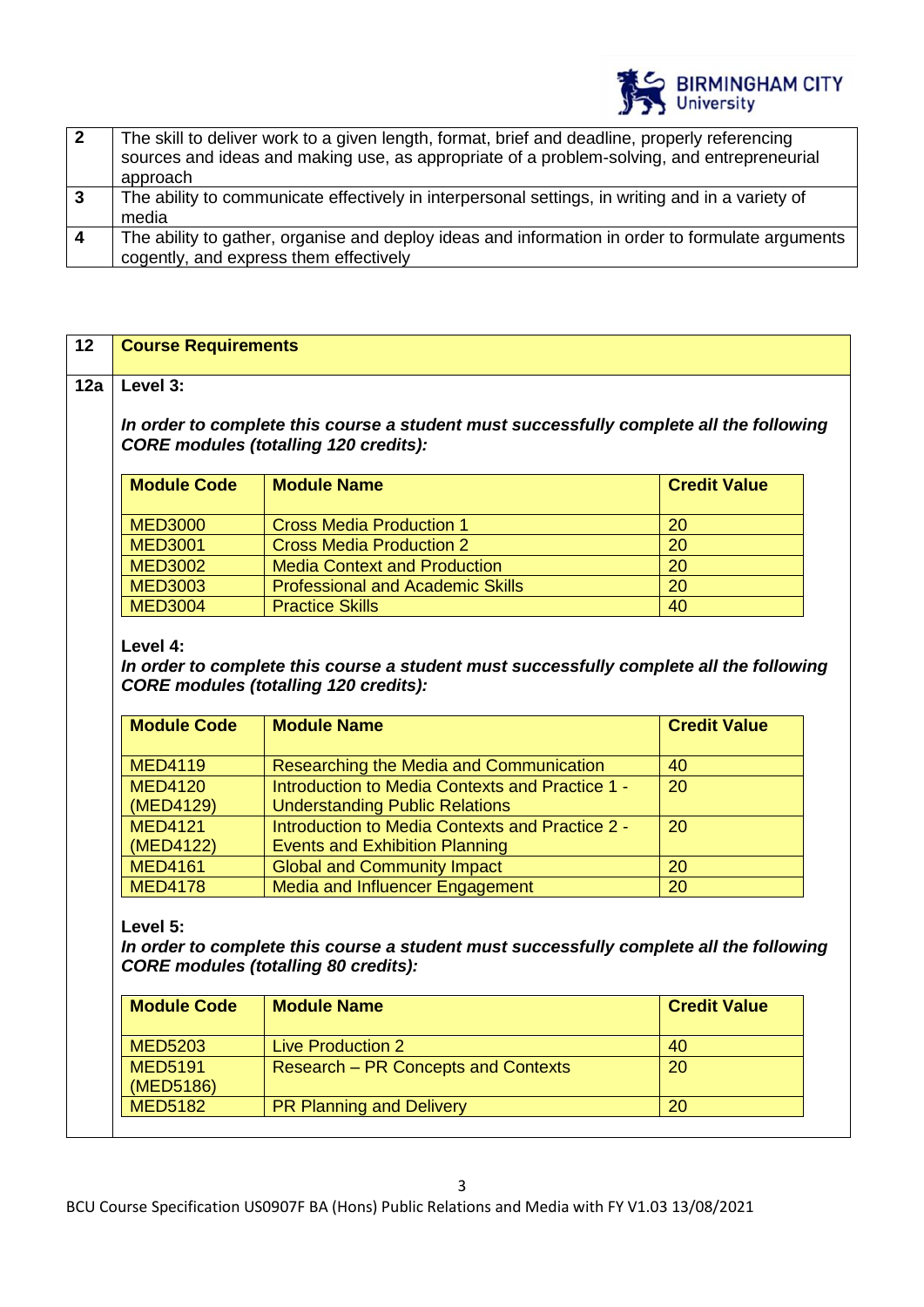

*In order to complete this course a student must successfully complete at least 40 credits from the following indicative list of OPTIONAL modules.* 

| <b>Module Code</b> | <b>Module Name</b>                                 | <b>Credit Value</b> |
|--------------------|----------------------------------------------------|---------------------|
|                    | <b>One</b> option from:                            |                     |
|                    | <b>ADM5006 Collaborative Practice</b>              | 20                  |
|                    | ADM5001 Live Project                               | 20                  |
|                    | - ADM5000 Work Experience                          | 20                  |
|                    | <b>One</b> option from School of Media (see below) | 20                  |

#### **Level 6:**

*In order to complete this course a student must successfully complete all the following CORE modules (totalling 120 credits):*

| <b>Module Code</b> | <b>Module Name</b>                           | <b>Credit Value</b> |
|--------------------|----------------------------------------------|---------------------|
| ADM6006            | <b>Major Project</b>                         | -60                 |
| <b>MED6202</b>     | <b>Live Production 3</b>                     | 20                  |
| <b>MED6189</b>     | <b>Promotional Culture</b>                   | 20                  |
| <b>MED6176</b>     | <b>Professional and Academic Development</b> | 20                  |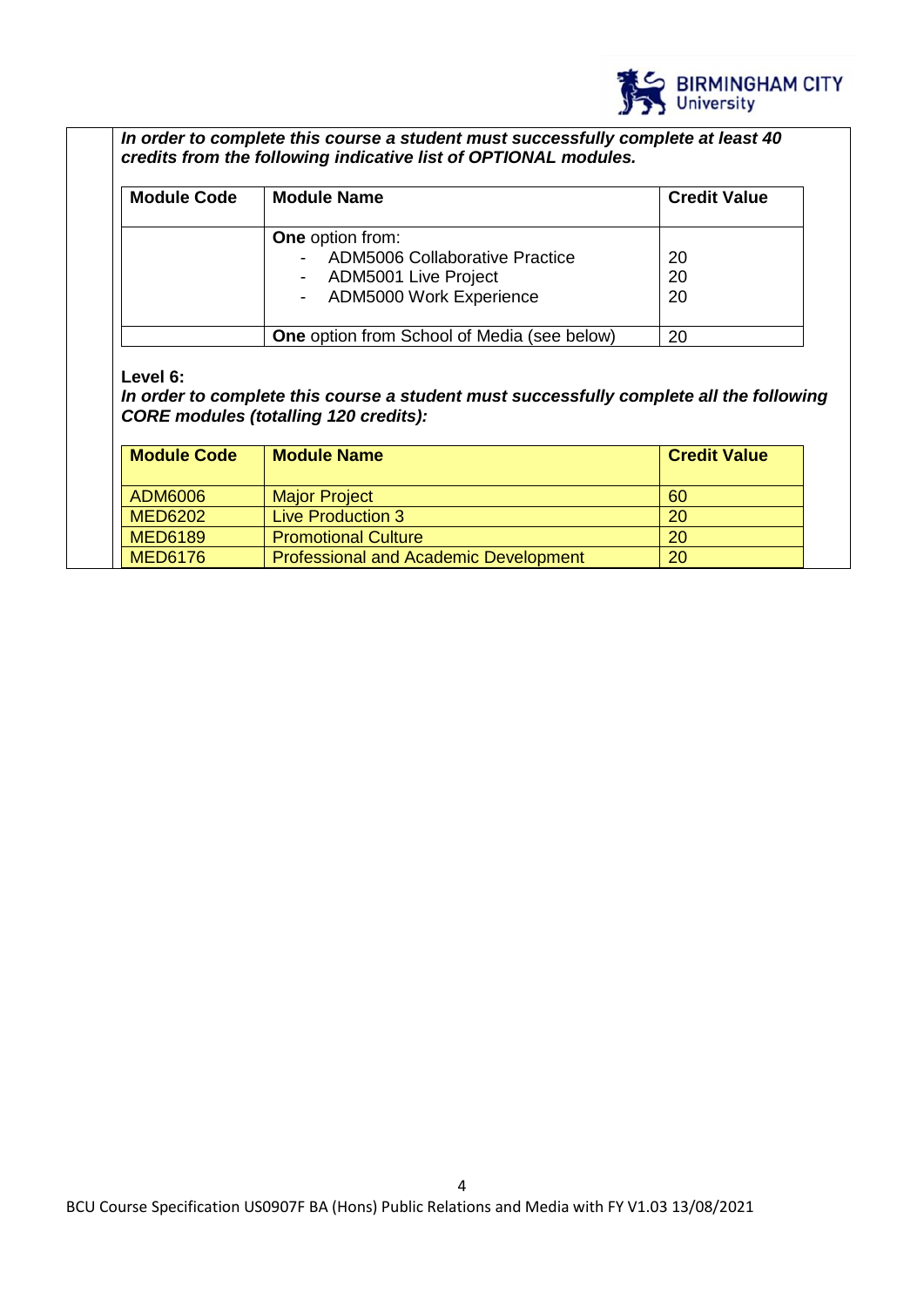

# **12b Structure Diagram**

*Please note list of optional modules is indicative only. Students' choice will not be guaranteed for optional modules but a fair and transparent process will be adopted and shared with students.*

| BA (Hons) Public Relations and Media with Foundation Year - Full Time |                                                                                                                               |                                                                                               |  |  |  |
|-----------------------------------------------------------------------|-------------------------------------------------------------------------------------------------------------------------------|-----------------------------------------------------------------------------------------------|--|--|--|
| Level                                                                 | <b>Semester 1</b>                                                                                                             | <b>Semester 2</b>                                                                             |  |  |  |
|                                                                       |                                                                                                                               | MED3003 Professional and Academic Skills (20 credits)                                         |  |  |  |
| 3                                                                     | <b>MED3000 Cross Media Production 1</b><br>(20 credits)                                                                       | <b>MED3002</b><br><b>Media Context and Production</b><br>$(20 \text{ credits} - \text{core})$ |  |  |  |
|                                                                       | <b>MED3001</b><br>Cross-media Production 2<br>$(20 \text{ credits} - \text{core})$                                            | MED3004 Practice Project<br>(40 credits)                                                      |  |  |  |
|                                                                       |                                                                                                                               |                                                                                               |  |  |  |
|                                                                       | MED4119<br>Researching the Media and Communication<br>(40 credits)                                                            |                                                                                               |  |  |  |
| $\overline{\mathbf{4}}$                                               | <b>MED4129</b><br>Introduction to Media Contexts and<br>Practice 1 - Understanding Public<br><b>Relations</b><br>(20 credits) | <b>MED4161</b><br><b>Global and Community Impact</b><br>(20 credits)                          |  |  |  |
|                                                                       | <b>MED4122</b><br>Introduction to Media Contexts and<br>Practice 2 – Events and Exhibition<br>Planning<br>(20 credits)        | <b>MED4178</b><br>Media and Influencer Engagement<br>(20 credits)                             |  |  |  |
|                                                                       |                                                                                                                               |                                                                                               |  |  |  |
|                                                                       |                                                                                                                               | MED5203 Live Production 2<br>(40 credits)                                                     |  |  |  |
| 5                                                                     | <b>MED5191</b><br>Research - PR Concepts and Contexts<br>(20 credits)                                                         | Option from: Collaborative Practice/Live<br>Project/Work Experience<br>(20 credits)           |  |  |  |
|                                                                       | <b>MED5182</b><br>PR Planning and Delivery<br>(20 credits)                                                                    | Option from School of Media (see below)<br>(20 credits)                                       |  |  |  |
|                                                                       |                                                                                                                               |                                                                                               |  |  |  |
|                                                                       | ADM6006<br><b>Major Project</b><br>(60 credits)                                                                               |                                                                                               |  |  |  |
| $6\phantom{1}$                                                        | <b>MED6202</b><br>Live Production 3<br>(20 credits)                                                                           | <b>MED6176</b><br>Professional and Academic Development<br>(20 credits)                       |  |  |  |

BCU Course Specification US0907F BA (Hons) Public Relations and Media with FY V1.03 13/08/2021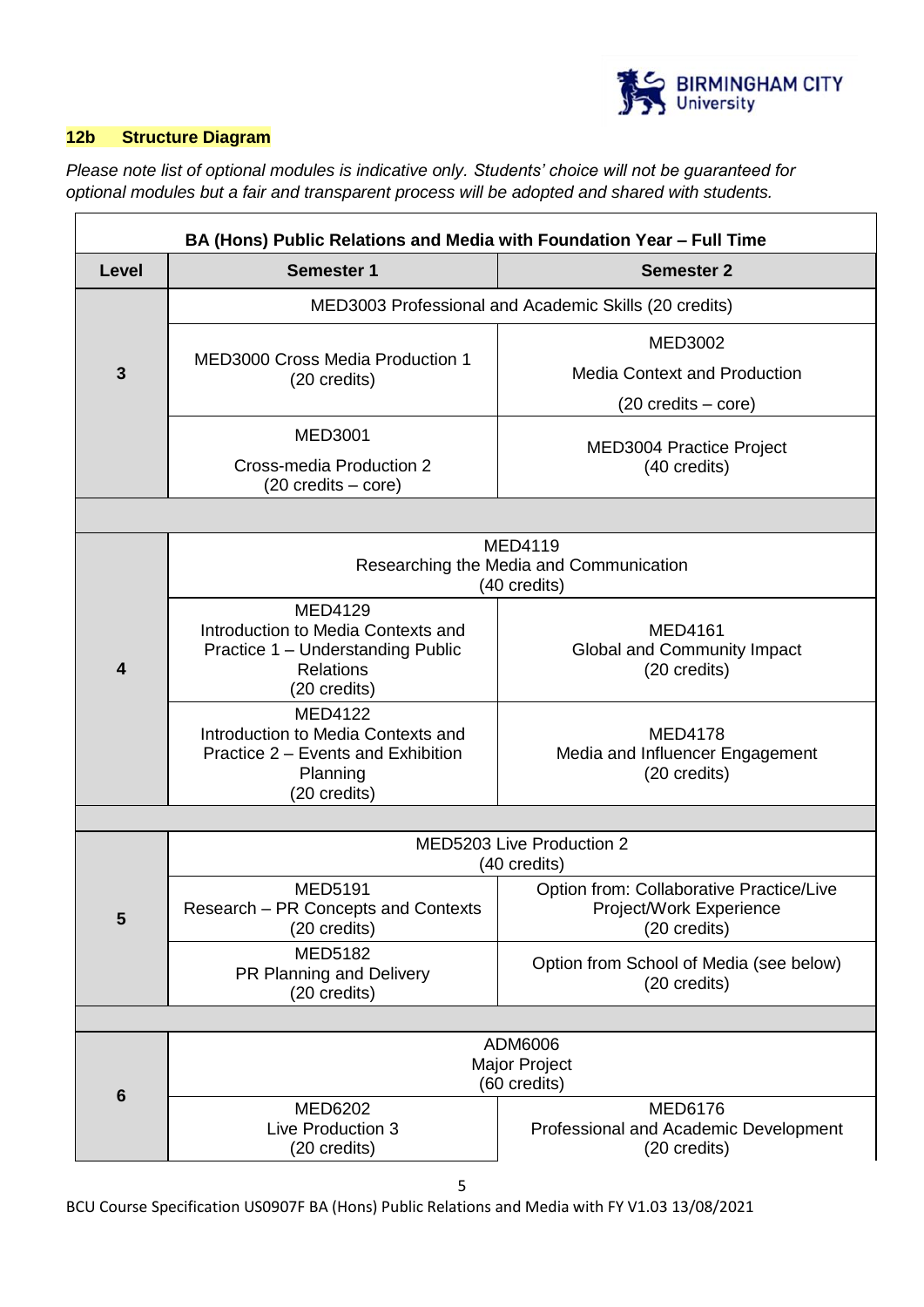

| <b>MED6189</b>             |  |
|----------------------------|--|
| <b>Promotional Culture</b> |  |
| (20 credits)               |  |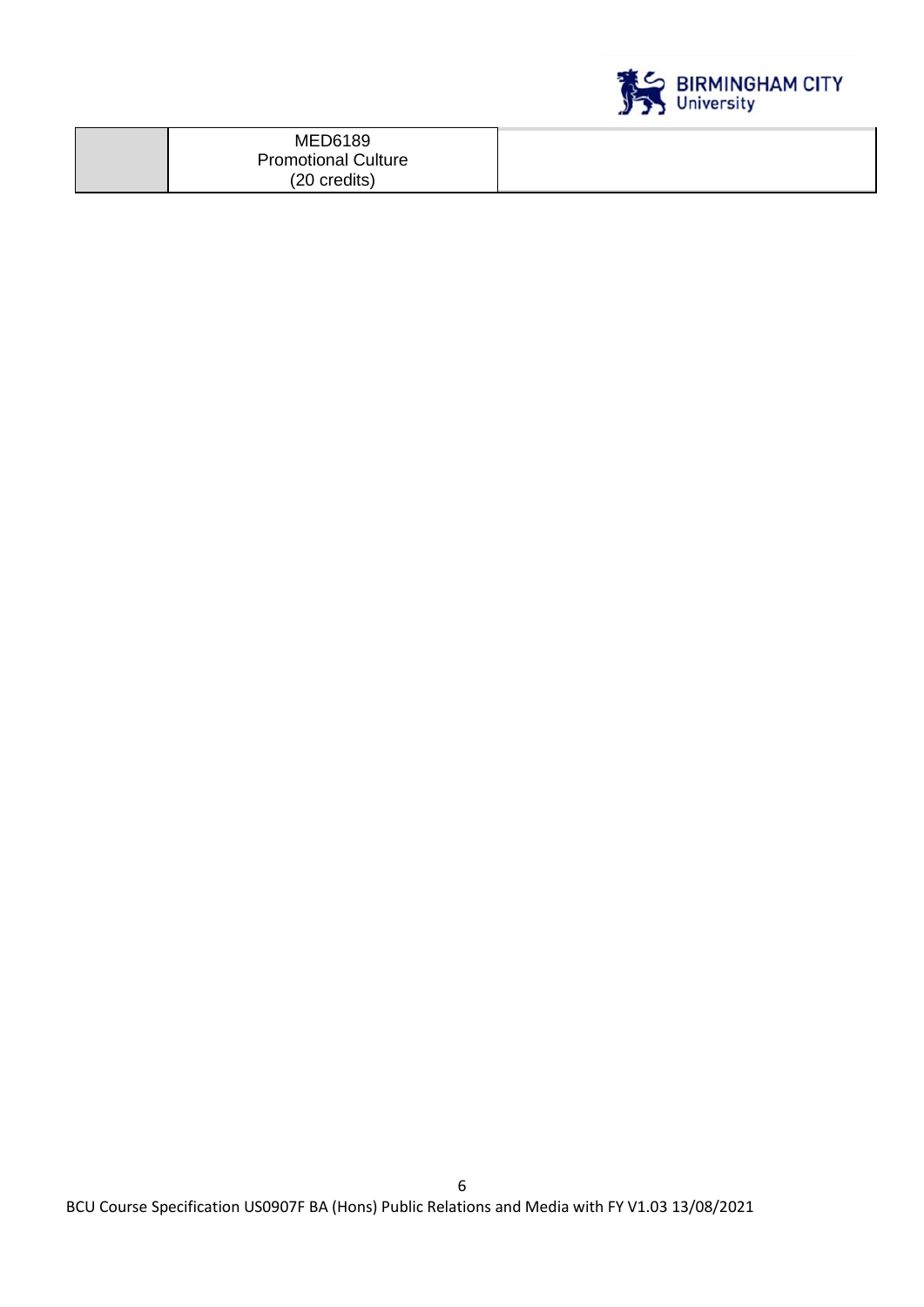

# *Faculty Modules*

The programme structure allows you to choose an option from modules that are operated on a facultywide basis. This option is taken in semester two of year two:

- Collaborative Practice this module allows for collaboration with students from other Schools within the Art, Design and Media faculty.
- Work Experience you may choose to undertake an additional work placement.
- Live Project you will work to a brief on a real-world or simulated project. A series of live project briefs will be set each year, including an option based on an overseas visit.

# *School of Media options*

The programme structure allows you to choose an option from modules that are offered within the School of Media across other programmes. Some options are closely aligned with your area of study but you may choose to take an option from any in the following list (note that not all options may be offered each year). This option is taken in semester two of year two:

- Creating Compelling Content
- Campaigning and Investigative journalism
- Lifestyle and Branded Media Content
- Bi-Media drama
- Television Studio
- Music, Media and Digitalisation
- Digital Content Distribution
- Advanced Visual Communication
- Music Industry Promotional Practices
- Commercial Production for Radio
- Radio Documentary
- Fashion Photography
- Photojournalism
- Gender, Sexuality and the Body
- Comedy in the Media and Popular Culture
- Perspectives on Community and Alternative Media
- Race, Ethnicity and the Media
- Media and Materiality
- Fandoms and Subcultures
- Communities of Practice: Culture, Heritage and Space
- Film Cultures
- Media Censorship and Regulation
- Celebrity Culture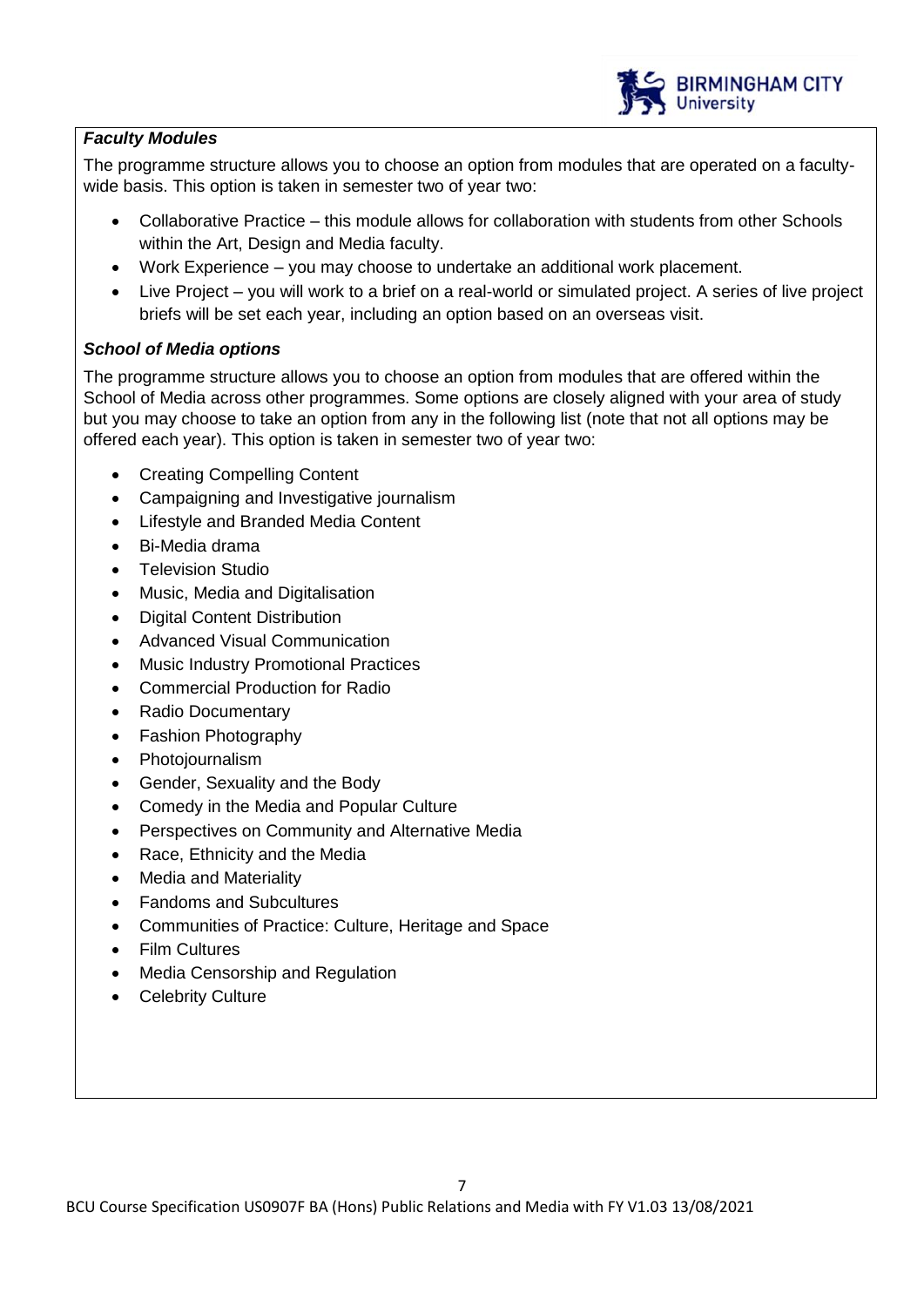

#### **13 Overall Student Workload and Balance of Assessment**

Overall student *workload* consists of class contact hours, independent learning and assessment activity, with each credit taken equating to a total study time of around 10 hours. While actual contact hours may depend on the optional modules selected, the following information gives an indication of how much time students will need to allocate to different activities at each level of the course.

- *Scheduled Learning* includes lectures, practical classes and workshops, contact time specified in timetable
- *Directed Learning* includes placements, work-based learning, external visits, on-line activity, Graduate+, peer learning
- *Private Study* includes preparation for exams

The *balance of assessment* by mode of assessment (e.g. coursework, exam and in-person) depends to some extent on the optional modules chosen by students. The approximate percentage of the course assessed by coursework, exam and in-person is shown below.

# **Level 3**

### **Workload**

# **Time spent in timetabled teaching and learning activity**

| <b>Activity</b>      | <b>Number of Hours</b> |
|----------------------|------------------------|
| Scheduled Learning   | 480                    |
| Directed Learning    | 480                    |
| <b>Private Study</b> | 240                    |
| <b>Total Hours</b>   | 1200                   |

#### **Balance of Assessment**

| <b>Assessment Mode</b> | Percentage |
|------------------------|------------|
| Coursework             | 67%        |
| Exam                   |            |
| In-Person              | 33%        |

#### **Level 4**

#### **Workload**

#### **Time spent in timetabled teaching and learning activity**

| <b>Activity</b>          | <b>Number of Hours</b> |
|--------------------------|------------------------|
| Scheduled Learning       | 240                    |
| <b>Directed Learning</b> | 720                    |
| <b>Private Study</b>     | 240                    |
| <b>Total Hours</b>       | 1200                   |

# **Balance of Assessment**

| <b>Assessment Mode</b> | Percentage |
|------------------------|------------|
| Coursework             | 83%        |
| Exam                   |            |
| In-Person              | 17%        |